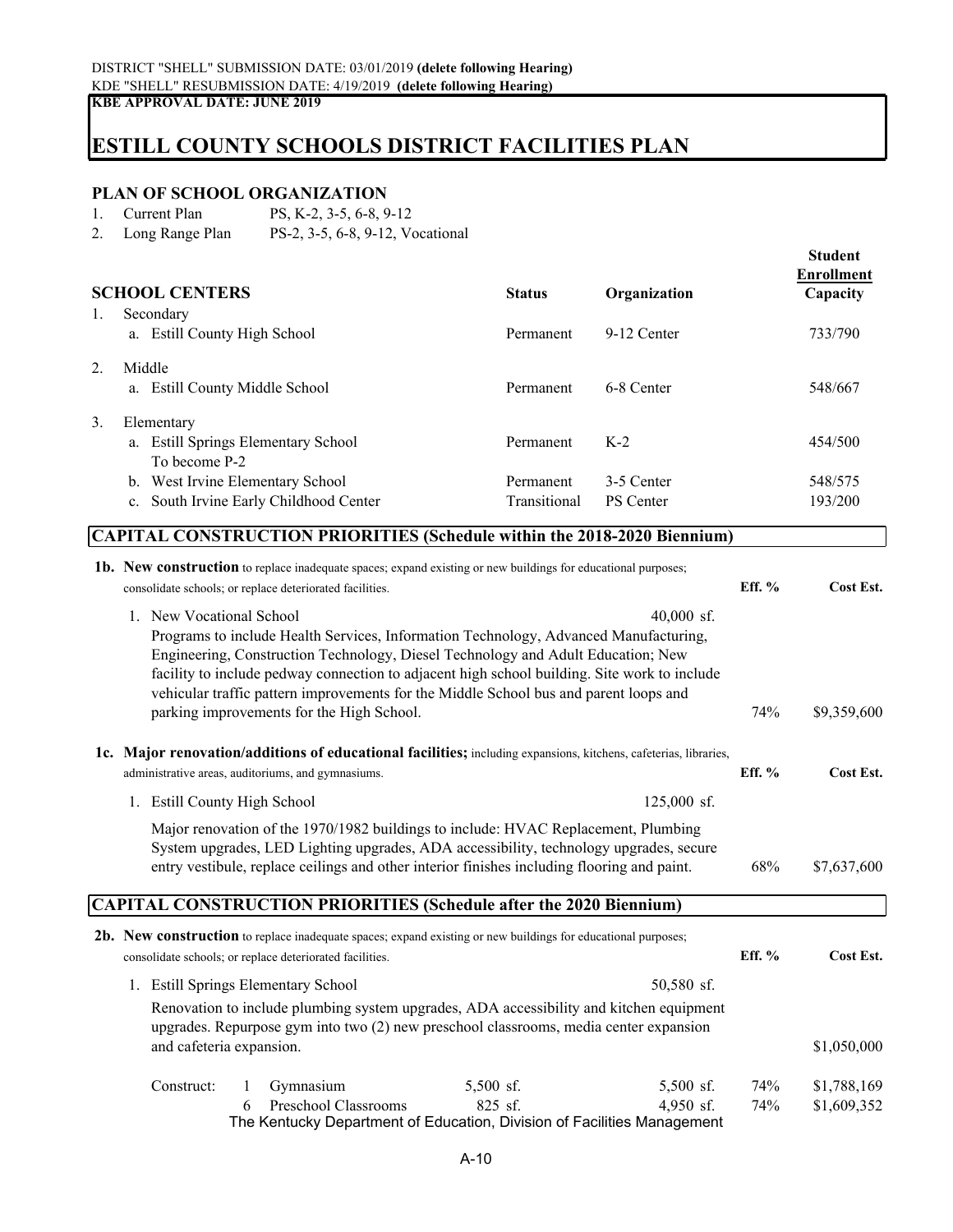|    |                                                                                                 | 2 | <b>Standard Classrooms</b>                                                                               | 800 sf.                                                                                                                               | $1,600$ sf.  | 74%      | \$520,195    |
|----|-------------------------------------------------------------------------------------------------|---|----------------------------------------------------------------------------------------------------------|---------------------------------------------------------------------------------------------------------------------------------------|--------------|----------|--------------|
|    | 2. Estill County Middle School                                                                  |   |                                                                                                          |                                                                                                                                       | 60,320 sf.   | 71%      |              |
|    |                                                                                                 |   |                                                                                                          | Renovation to include HVAC replacement, ADA accessibility, security and technology                                                    |              |          |              |
|    | upgrades, ceiling replacement, LED lighting upgrades and secure entry vestibule.<br>\$2,560,000 |   |                                                                                                          |                                                                                                                                       |              |          |              |
|    | Construct: 1                                                                                    |   | Auditorium                                                                                               | $4,000$ sf                                                                                                                            | $4,000$ sf.  | 71%      | \$1,488,900  |
|    |                                                                                                 |   | 2d. KERA Strands New Additions: Preschool, SBDM Office & Conf., Fam. Res.                                |                                                                                                                                       |              | Eff. $%$ | Cost Est.    |
|    |                                                                                                 |   | 1. District Wide Security and Safety Updates                                                             |                                                                                                                                       |              |          | \$100,000    |
|    |                                                                                                 |   |                                                                                                          | <b>CAPITAL CONSTRUCTION PRIORITIES (Regardless of Schedule)</b>                                                                       |              |          |              |
| 4. |                                                                                                 |   |                                                                                                          | <b>Management support areas;</b> Construct, acquisition, or renovation of central offices, bus garages, or central stores             |              |          |              |
|    |                                                                                                 |   |                                                                                                          |                                                                                                                                       |              | Eff. %   | Cost Est.    |
|    | 1. New Central Bus Garage                                                                       |   |                                                                                                          |                                                                                                                                       |              |          |              |
|    | Construct:                                                                                      |   | on a site to be determined.                                                                              | Construct a new 3-bay bus garage $&$ fueling station facility                                                                         | 4,800 sf.    | 74%      | \$1,244,303  |
|    |                                                                                                 |   |                                                                                                          |                                                                                                                                       |              |          |              |
|    | Construct:                                                                                      |   | 2. New Central Storage / Maintenance Facility<br>Construct new central storage facility with maintenance |                                                                                                                                       |              |          |              |
|    |                                                                                                 |   | area on a site to be determined                                                                          |                                                                                                                                       | $10,000$ sf. | 90%      | \$2,131,444  |
|    | 3. New Central Board Office                                                                     |   |                                                                                                          |                                                                                                                                       |              |          |              |
|    | Construct:                                                                                      |   | Construct a new central board office on a site to be                                                     |                                                                                                                                       |              |          |              |
|    |                                                                                                 |   | determined                                                                                               |                                                                                                                                       | 4,350 sf.    | 74%      | \$1,337,331  |
|    | <b>DISTRICT NEED</b>                                                                            |   |                                                                                                          |                                                                                                                                       |              |          | \$30,826,894 |
| 5. |                                                                                                 |   |                                                                                                          | Discretionary Construction Projects; Functional Centers; Improvements by new construction or renovation.                              |              |          |              |
|    |                                                                                                 |   |                                                                                                          |                                                                                                                                       |              |          |              |
|    |                                                                                                 |   |                                                                                                          | Estimated Costs of these projects will not be included in the FACILITY NEEDS ASSESSMENT TOTAL.                                        |              |          |              |
|    |                                                                                                 |   | 1. West Irvine Elementary School                                                                         |                                                                                                                                       |              |          |              |
|    |                                                                                                 |   |                                                                                                          | Renovations and upgrades to include HVAC and plumbing system repairs                                                                  |              |          | \$150,000    |
|    |                                                                                                 |   | 2. West Irvine Elementary School                                                                         |                                                                                                                                       |              |          |              |
|    | Construct:                                                                                      |   | Pave existing gravel parking lot                                                                         |                                                                                                                                       |              |          | \$80,000     |
|    |                                                                                                 |   |                                                                                                          |                                                                                                                                       |              |          |              |
|    | 3. Estill County High School<br>Construct:                                                      |   |                                                                                                          | Restoom/Concession Stand Baseball/Softball Field                                                                                      | $2000$ sf.   |          | \$350,000    |
|    |                                                                                                 |   |                                                                                                          |                                                                                                                                       |              |          |              |
|    |                                                                                                 |   | 4. Estill County High School Athletic Track & Field Complex                                              |                                                                                                                                       |              |          |              |
|    | Construct:                                                                                      |   |                                                                                                          | New competition turf football/soccer field with 8-lane track with<br>stadium, pressbox and bleacher seating for 2,000 people, visitor |              |          |              |
|    |                                                                                                 |   |                                                                                                          | bleachers, concession stand/restroom/locker room building and site                                                                    |              |          |              |
|    |                                                                                                 |   | lighting on a site to be determined.                                                                     |                                                                                                                                       |              |          | \$3,400,000  |
|    | 5. Estill County High School                                                                    |   |                                                                                                          |                                                                                                                                       |              |          |              |
|    | Construct:                                                                                      | 6 |                                                                                                          | Tennis courts with site lighting on site to be determined.                                                                            |              |          | \$433,000    |
|    | 6. Old Irvine High School                                                                       |   |                                                                                                          |                                                                                                                                       |              |          |              |
|    |                                                                                                 |   |                                                                                                          | Renovation to include demolition of classroom areas and renovation of                                                                 | $7,000$ sf.  |          | \$1,255,000  |
|    |                                                                                                 |   | existing gymnasium and stage to serve as facility for neighboring<br>Estill Springs Elementary School    |                                                                                                                                       |              |          |              |